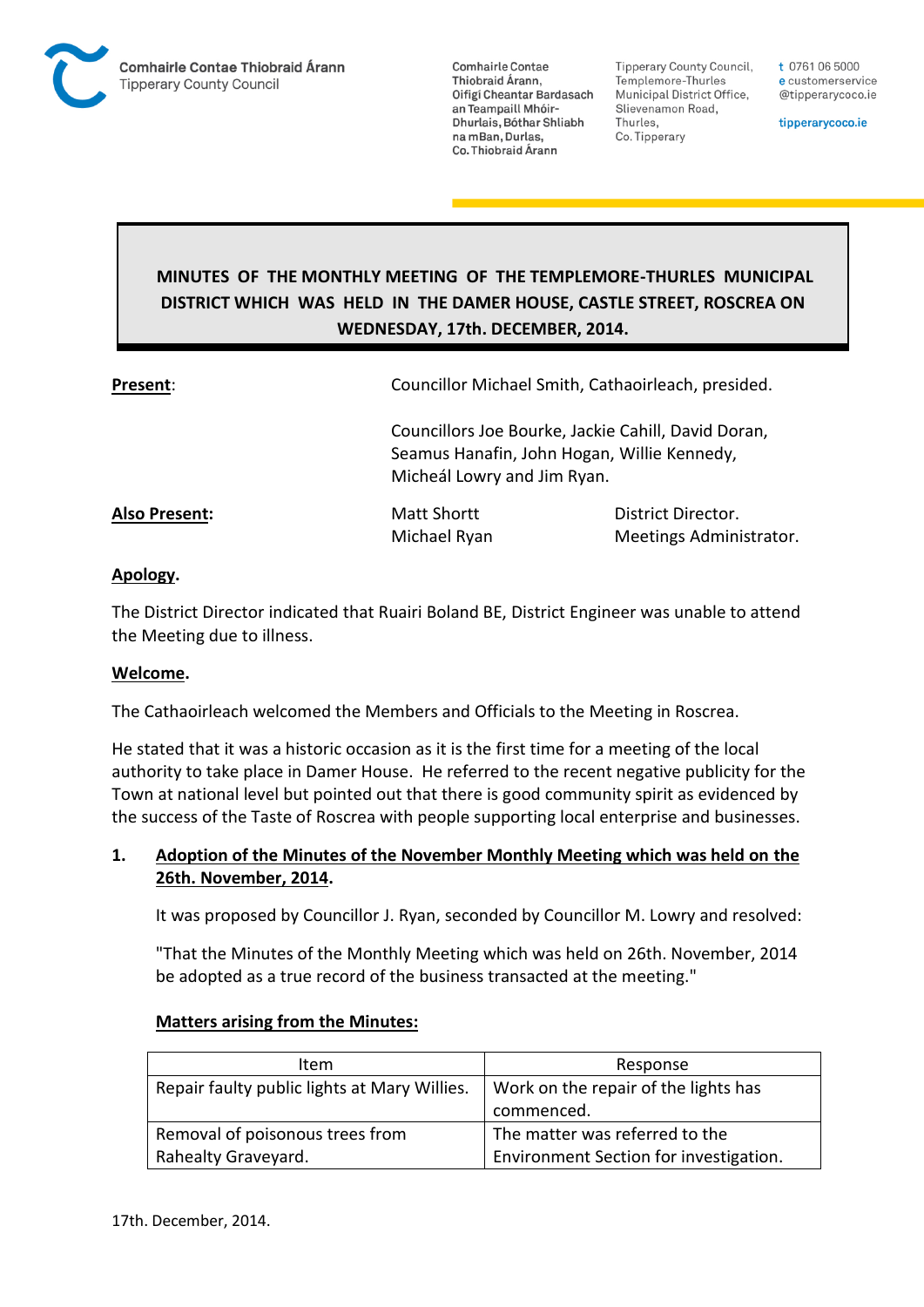**Comhairle Contae** Commante Contae<br>Thiobraid Árann,<br>Oifigí Cheantar Bardasach an Teampaill Mhóir-Dhurlais, Bóthar Shliabh na mBan, Durlas,<br>Co. Thiobraid Árann

Tipperary County Council,<br>Templemore-Thurles<br>Municipal District Office, Slievenamon Road, Thurles, Co. Tipperary

t 0761 06 5000 e customerservice @tipperarycoco.ie

tipperarycoco.ie

| Refurbishment of the fire damaged house      | Tenders will be invited in early 2015 for |
|----------------------------------------------|-------------------------------------------|
| at Mitchel Street, Thurles.                  | the refurbishment of the house.           |
| Future use for the Council owned house       | The Housing Section will be asked for an  |
| adjoining the Novas Unit at Mitchel          | update.                                   |
| Street, Thurles.                             |                                           |
| Update on measures identified to prevent     | The Council Engineers met with OPW        |
| flooding at Chapel Street, Borrisoleigh -    | personnel to discuss long-term proposals  |
| gullys on the street should be cleaned on    | and funding.                              |
| an ongoing basis.                            |                                           |
| Active Travel - selection of projects under  | A list of projects to be undertaken was   |
| the Active Towns Funding.                    | drawn up in early 2014 and the process    |
|                                              | adopted to select them will be            |
|                                              | established.                              |
| Repair of faulty public lights at Carraig    | The Roads Section has referred the        |
| Dun, Thurles.                                | complaint to Airtricity for attention.    |
| Allocation of funding for the erection of    | The provision of CCTV cameras will be     |
| CCTV cameras at entrances to housing         | competing for funding with other          |
| estates.                                     | worthwhile projects.                      |
| Repair of lights on the pedestrian crossing  | The complaint is being dealt with.        |
| at Mary Street, Templemore.                  |                                           |
| The response to request for the              | The matter will be referred back to the   |
| implementation of safety measures            | Engineer for further consideration.       |
| outside the schools at Pallas Street,        |                                           |
| Borrisoleigh was unsatisfactory.             |                                           |
| Salting of the regional roads, R433          | The matter will be referred to the Roads  |
| (Templemore to Erill) and the R502           | Section for consideration.                |
| (Templemore to Johnstown) - Tipperary        |                                           |
| County Council should not be restricted      |                                           |
| from treating these roads because the        |                                           |
| adjoining counties (Laois and Kilkenny) do   |                                           |
| not treat the roads in their areas.          |                                           |
| Salting of footpaths in towns and villages - | The Council does not have the resources   |
| many footpaths are dangerous for             | to salt all roads and footpaths in the    |
| pedestrians during frosty weather.           | District.                                 |
|                                              | Salt would damage concrete footpaths.     |
| Tenant Liaison Officer - the current         | The matter will be referred to the        |
| situation where the Tenant Liaison Officer   | Housing Section for examination.          |
| covering the District is based in Nenagh is  |                                           |
| not capable of delivering an acceptable      |                                           |
| level of service.                            |                                           |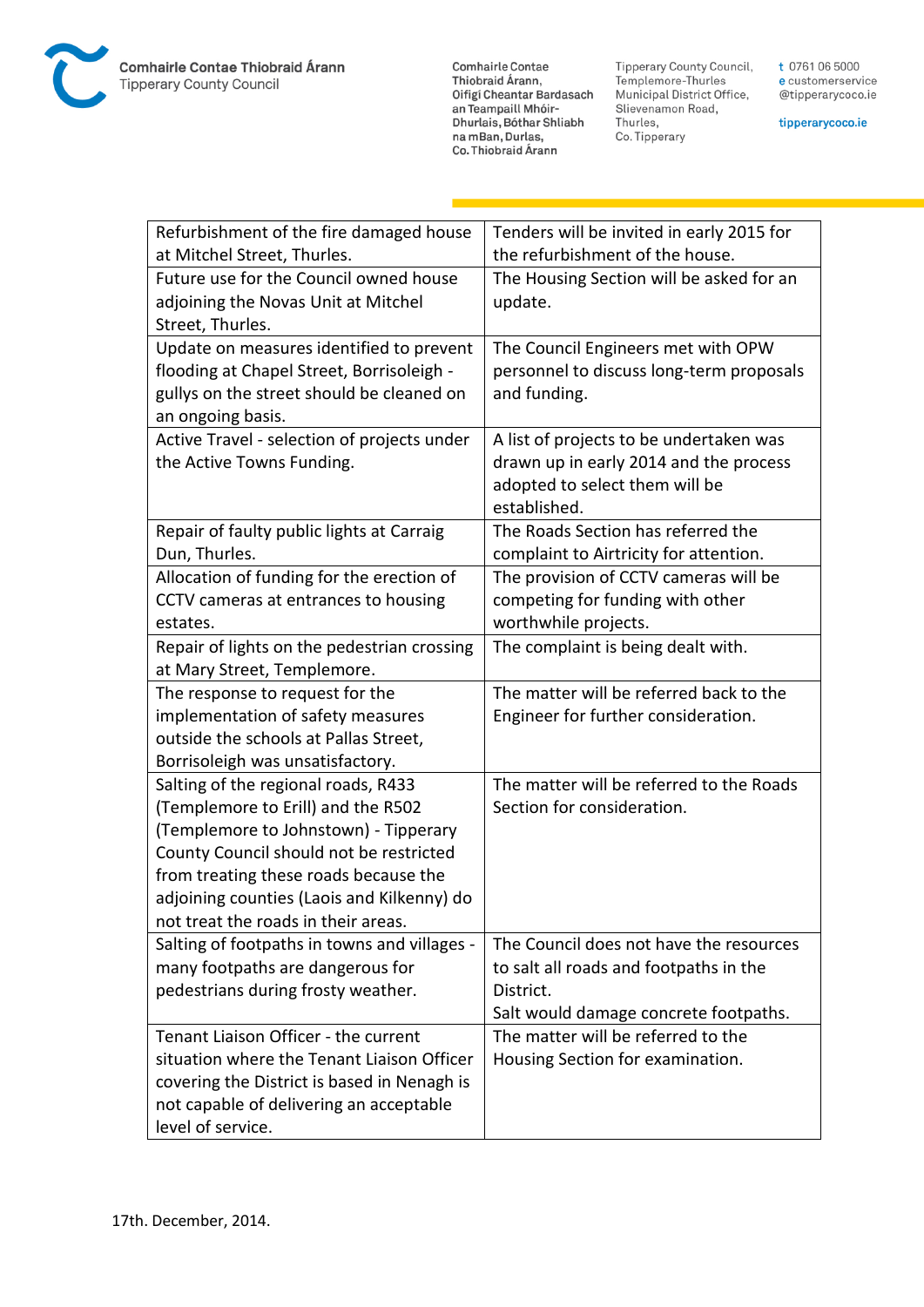

Tipperary County Council. Templemore-Thurles Municipal District Office, Slievenamon Road, Thurles, Co. Tipperary

t 0761 06 5000 e customerservice @tipperarycoco.ie

tipperarycoco.ie

### Response to Representations.

Members were very critical of the delay in carrying out repairs requested at Monthly Meetings.

The following points were made:

- The failure to repair the road at Ballycamas, which was damaged when the watermain burst, is unacceptable.
- Members are very frustrated at the delay in having public lights repaired within a reasonable length of time - the current Contract needs to be urgently reviewed.
- $-$  Promises given as part of the amalgamation that temporary workers would be made permanent has not been honoured but administration costs have gone up by €¼m in the 2015 Budget.
- $-$  There were two Engineers in the Templemore area prior to the Merger but there is now only one Engineer dealing with a larger area.
- The response to repeated requests to have roads in the Gortnahoe area (Williamstown) repaired has been inadequate.
- $-$  There needs to be a comprehensive review of the staffing levels in the District.
- Councillors cannot operate effectively if works requested are not carried out.
- Overseers should be in attendance at meeting to respond to Councillors' queries.

The Municipal Director responded that the Council are in correspondence with the Department regarding the recruitment of additional outdoor staff. He also indicated that he would review the situation.

## **2 Adoption of Minutes of a Meeting with a Deputation from the 'Hidden Tipperary' Tourism Group which was held on the 26th. November, 2014.**

It was proposed by Councillor J. Ryan, seconded by Councillor M. Lowry and resolved:-

"That the Minutes of the Meeting with the 'Hidden Tipperary' Tourism Group which was held on the 26th. November, 2014, be adopted as a true record of the business transacted at the Meeting."

### **3 Water Services & Environment Function.**

Messrs. Denis Holland, Gerry Robinson and John Crowley, Senior Engineers, Water Services, were in attendance for this item.

The Cathaoirleach and Members welcomed the Water Services personnel to the Meeting.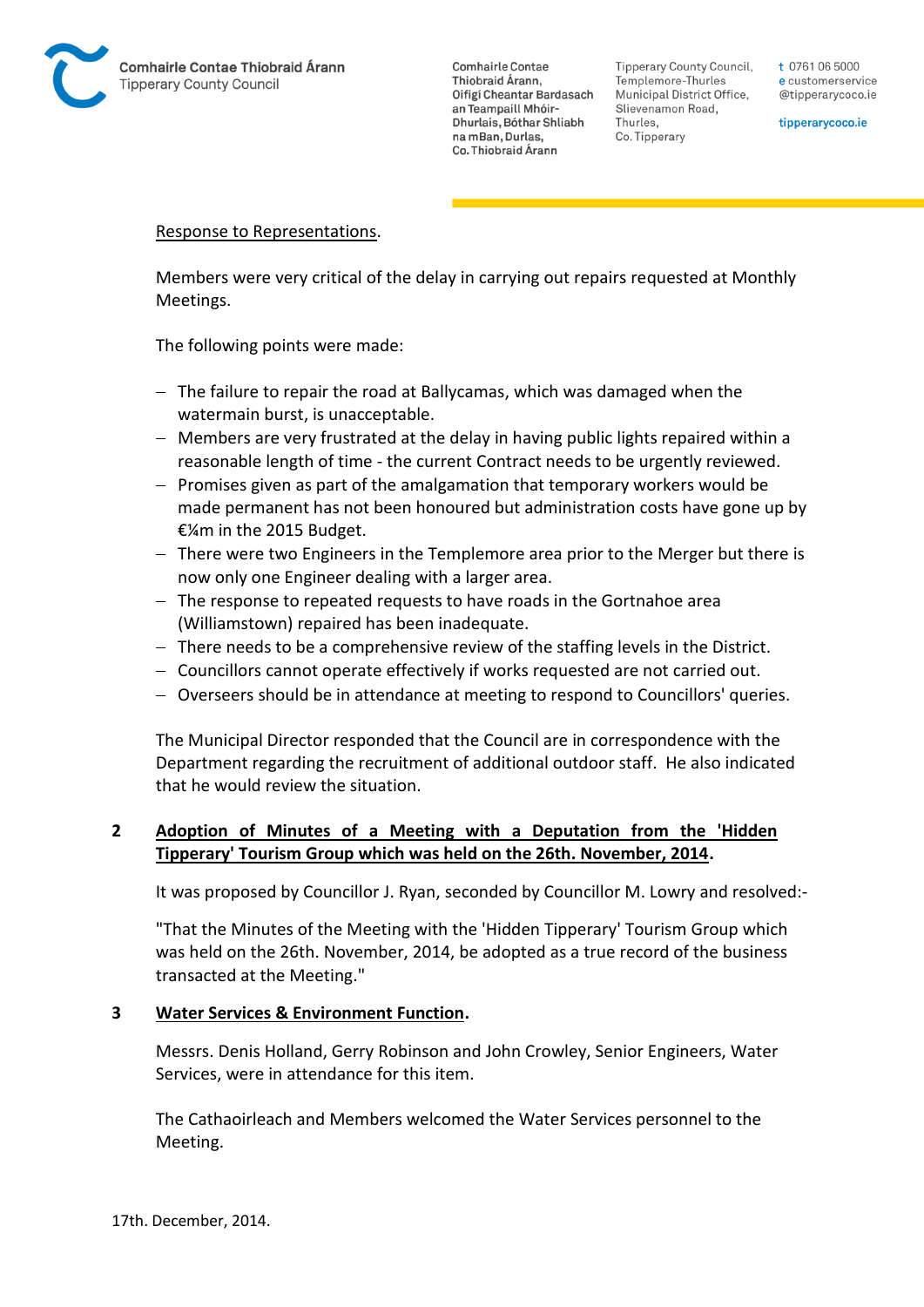Tipperary County Council. Templemore-Thurles Municipal District Office, Slievenamon Road, Thurles, Co. Tipperary

t 0761 06 5000 e customerservice @tipperarycoco.ie

tipperarycoco.ie

Matt Shortt, District Director and Director of Services, Water Services, outlined the arrangements between Irish Water and the County Council for the provision of water services in the county. He indicated that Irish Water is legally responsible for the provision of water services throughout the country with the County Council operating the service locally under a Service Level Agreement.

Members raised the following issues:

- High meter readings Is there a policy to allow a reduction where there is very high usage due to an undetected leak?
- Raw sewage being pumped into the River Suir in Thurles this is an unacceptable practise and funding should be sought to upgrade the system.
- The sewerage infrastructure in many villages is not up to standard and local authorities should be required to upgrade their plants.
- Farmers have invested heavily in pollution control measures and as a result, very little pollution is generated by farming.

The Water Services personnel responded to the issues raised as follows:

- There is a policy in place to allow a concession where there is an obvious increase in usage due to an undetected leak.
- The discharge of sewage into the River Suir occurs during heavy rainfall due to the fact there is a combined system in the Town i.e. it caters for foul and surface water.
- Irish Water is responsible for Capital Investment in the network throughout the country.
- The upgrade of the Thurles network is on the list of schemes awaiting funding but must go through the approval process with Irish Water.
- The County Council had a priority list of villages requiring Sewerage Treatment Plants with the Department for funding and Irish Water is unlikely to allocate funding for such schemes in the short to medium term.
- The Treatment Plant in Roscrea operates to the highest standard the recent EPA report referred to one element.

The Cathaoirleach and Members thanked the Water Services personnel for their presentation and Messrs. Holland, Robinson and Crowley left the Chamber.

## **4 Election of 3 Members to the County Tipperary Joint Policing Committee 2015 - 2021.**

Copy of an Explanatory Document, setting out the guidelines for the establishment of a Joint Policing Committee, was circulated with the Agenda.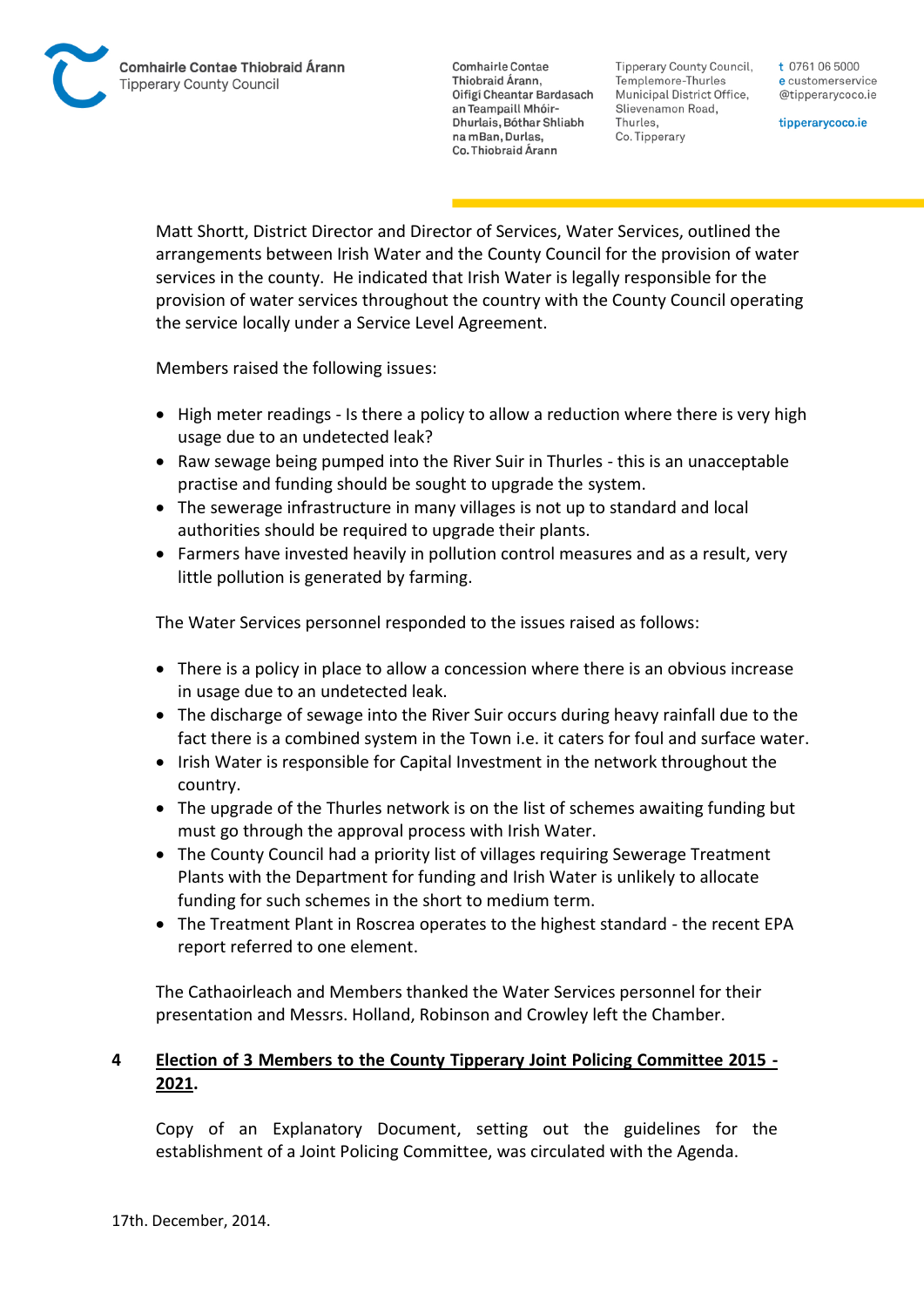Tipperary County Council. Templemore-Thurles Municipal District Office, Slievenamon Road, Thurles, Co. Tipperary

t 0761 06 5000 e customerservice @tipperarycoco.ie

tipperarycoco.ie

The Meetings Administrator advised that the right to form Groups in accordance with Schedule 10 to the Local Government Act, 2001, applies to the election of the three Members. He indicated that the number of Members necessary to form a Group is three as there are nine Members present and there are three appointments to be made.

Group nomination by Councillors J. Bourke, J. Cahill, S. Hanafin and J. Hogan:

"That Councillor J. Cahill be elected to the County Tipperary Joint Policing Committee 2015 to 2021."

Group nomination by Councillors D. Doran, W. Kennedy, M. Lowry and J. Ryan:

"That Councillor D. Doran be elected to the County Tipperary Joint Policing Committee 2015 to 2021."

The Municipal Director advised that the legislation provides that the remaining Members to be appointed shall be appointed by the numbers who are not members of any Group and consequently Councillor M. Smith is deemed elected to the County Tipperary Joint Policy Committee as he is the only Member who is not a member of a Group.

The Members noted the position.

#### **5 Schedule of Municipal District Works.**

The Municipal Director advised that:

- The Local Government Reform Act, 2014 provides for the preparation, under the direction of the Chief Executive, of a schedule of proposed works of maintenance and repair to be carried out during the financial year in the Municipal District.
- The schedule has to be formally adopted by the Members and will include road maintenance, housing maintenance, street cleaning, maintenance of amenities, drainage works and burial ground maintenance.
- $-$  It will not be possible to prepare the schedule of MD works until the road allocations are known.
- It is proposed to hold a Workshop prior to the January 2015 Monthly Meeting to discuss the allocation of grants to clubs, resident associations and other groups and the allocation of the General Municipal Allocation of €111,389.00. which was discussed at the Statutory Meeting held on the 9th. October, 2014.
- $-$  It is anticipated that the Schedule of the Municipal District Works will be circulated for consideration and adoption at the March Monthly Meeting.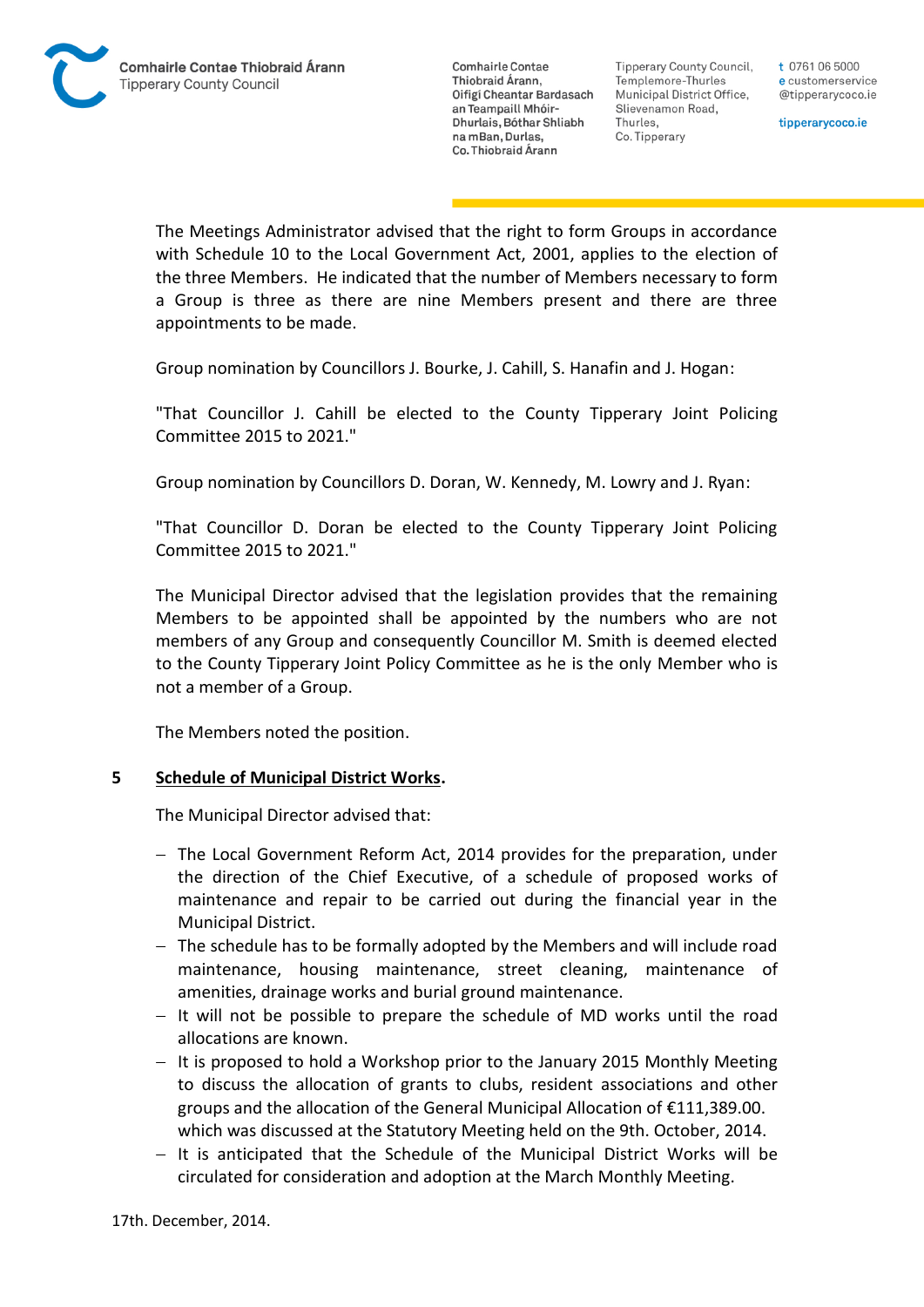Tipperary County Council, Templemore-Thurles Municipal District Office, Slievenamon Road, Thurles, Co. Tipperary

t 0761 06 5000 e customerservice @tipperarycoco.ie

tipperarycoco.ie

It was unanimously agreed that the Workshop to discuss the distribution of grants to clubs, resident associations and other groups and the allocation of the General Municipal Allocation be held in the Library Offices, Castle Avenue, Thurles on Wednesday, 28th. January, 2015 commencing at 10.00 am followed by the January 2015 Monthly Meeting at 12.00 noon.

### **6 Update on the 2014 Works Programme.**

The Meetings Administrator advised that the 2014 Roadworks Programme has been completed.

## **7 Update on Projects.**

| Thurles Town Park.                                                                                                                             | The Contract for the construction of the<br>Thurles Town Park has been awarded to SIAC<br>Construction and the contractor is due to<br>move into the site in early January, 2015.                                                                                                                                                                                                                                      |
|------------------------------------------------------------------------------------------------------------------------------------------------|------------------------------------------------------------------------------------------------------------------------------------------------------------------------------------------------------------------------------------------------------------------------------------------------------------------------------------------------------------------------------------------------------------------------|
| <b>Liberty Square Thurles</b><br>Refurbishment.                                                                                                | An Independent Traffic Review and Safety<br>Audit is being carried out on the Plans.                                                                                                                                                                                                                                                                                                                                   |
| Repair of Thurles Leisure<br>Centre.                                                                                                           | The Contractor has commenced work on the<br>repairs and it is hoped that they will be<br>completed by the end of January, 2015.                                                                                                                                                                                                                                                                                        |
| Provision of a Multi<br><b>Use</b><br>(MUGA)<br>Games Area<br>and<br><u>Outdoor</u><br>Adult<br>Exercise<br>Equipment in Loughtagalla<br>Park. | Thurles Town Council were allocated €53,300<br>under the Sport Nation Initiative but due to a<br>breakdown<br>in communications,<br>formal<br>notification was not received.<br>Tenders are being sought through Etenders<br>for carrying out the project.<br>It has also been agreed, at the request of the<br>residents, to demolish the shelter as it is a<br>major source of anti-social behaviour in the<br>area. |

### **8 Notices of Motion.**

## **(a) Notice of Motion in the name of Councillor Willie Kennedy (adjourned from the November Monthly Meeting).**

Councillor Willie Kennedy formally moved the following Notice of Motion in his name: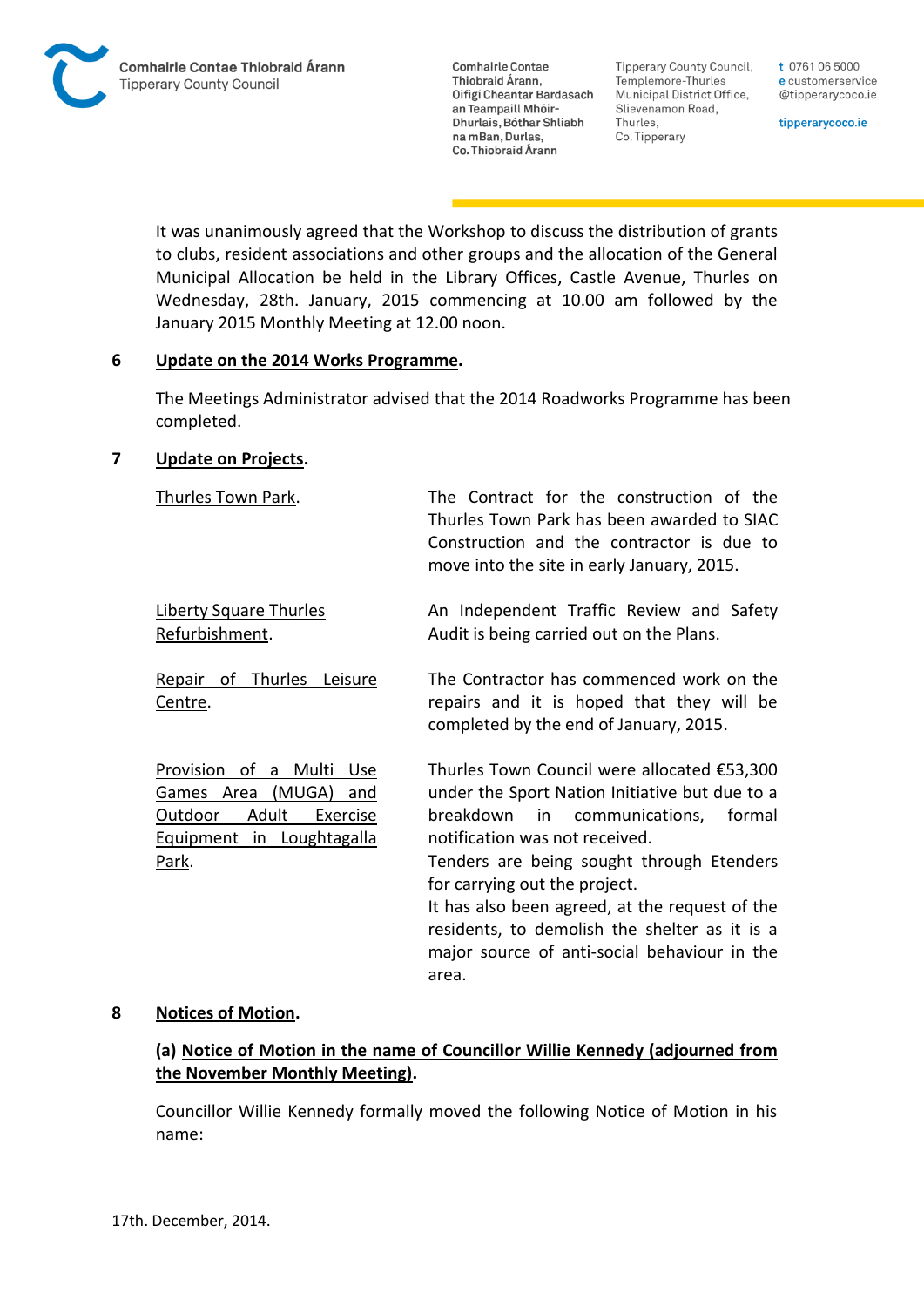Tipperary County Council. Templemore-Thurles Municipal District Office, Slievenamon Road, Thurles, Co. Tipperary

t 0761 06 5000 e customerservice @tipperarycoco.ie

tipperarycoco.ie

"That this Council erect a warning sign on the road leading to the Old Graveyard in Inch, warning of people walking in the area. This is now a recognised walking route in the area."

Councillor Kennedy pointed out that the Motion is self-explanatory. He indicated that the Council gave a commitment earlier in the year to erect signage.

Other Members endorsed Councillor Kennedy's request.

The District Director advised that the commitment given will be honoured.

## **(b) Notice of Motion in the name of Councillor David Doran.**

Councillor David Doran formally moved the following Notice of Motion in his name:

"I am calling on this Council to support in every way possible the bid by the IRFU to host the 2023 Rugby World Cup, particularly given the fact that Semple Stadium in Thurles would be one of the venues.

This would have an obvious economic and cultural benefit to our Country, let alone our County."

The Motion was seconded by Councillor Jim Ryan.

Councillor S. Hanafin and J. Hogan pointed out that as this matter was raised at the last County Council Meeting and they had submitted a Motion on the subject for the next County Council Meeting, it should not have been included in the Agenda for the Municipal District Meeting.

It was proposed by the Cathaoirleach, seconded by Councillor W. Kennedy and agreed:

"That the Motion be adopted without discussion and referred to the County Council for consideration."

Councillor Doran expressed disappointment with the Cathaoirleach's ruling.

### **(c) Notice of Motion in the name of Councillor Willie Kennedy.**

Councillor Willie Kennedy formally moved the following Notice of Motion in his name:

"That this Council includes the remainder of the road from Fantane to Glenbreda and Glenmore in next year's Roads Programme."

Councillor Kennedy indicated that half the road was resurfaced this year and that the remainder of the road is in need of attention.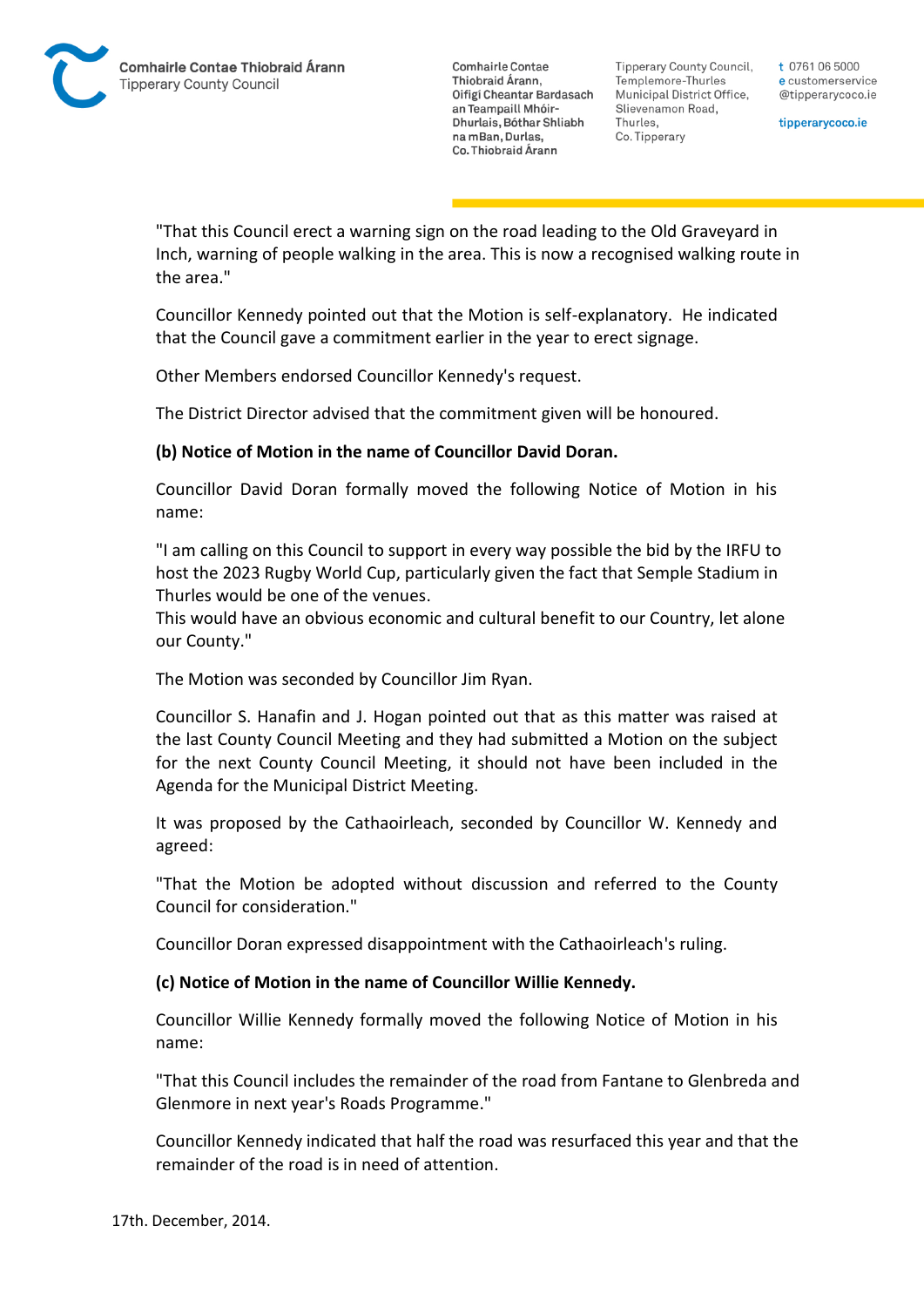Tipperary County Council. Templemore-Thurles Municipal District Office, Slievenamon Road, Thurles, Co. Tipperary

t 0761 06 5000 e customerservice @tipperarycoco.ie

tipperarycoco.ie

The Meetings Administrator confirmed that the remainder of the road will be considered for inclusion in the 2015 Roads Programme subject to the availability of funding.

## **(d) Notice of Motion in the name of Councillor Jackie Cahill.**

Councillor Jackie Cahill formally moved the following Notice of Motion in his name:

"To provide two extra street lights on the Gortnahoe Road out of Ballysloe."

Councillor Cahill indicated that he had received representations from residents seeking two extra lights on the Gortnahoe Road, Ballysloe.

Other Members endorsed Councillor Cahill's request.

The Meetings Administrator advised that there is no funding in the Budget for the provision of new public lights. He added that the County Council is facing significant increased costs on public lighting in unfinished developments throughout the County.

## **(e) Notice of Motion in the name of Councillor Jackie Cahill.**

Councillor Jackie Cahill formally moved the following Notice of Motion in his name:

"Residents of Kickham Street and Mitchel Street have requested extra street signage."

The Meetings Administrator advised that there is no specific budget for the erection of street signage but that the request will be examined early in the context of the funding available in 2015.

### **9 Correspondence.**

There was no correspondence.

### **10 Votes of Congratulations / Sympathy.**

The Cathaoirleach and Members congratulated Michael Bourke, Upperchurch and John Devane, Boherlahan on their election to the positions of Chairman and Vice-Chairman of the Tipperary GAA County Board.

### **Civic Reception.**

The Cathaoirleach stated that the Civic Reception for the Borrisoleigh Scor na nÓg Léiriú Team and the Coláiste Phobal Roscré, which will take place after the Meeting, is a historic event as it is the first Civic Reception accorded by the Templemore-Thurles Municipal District.